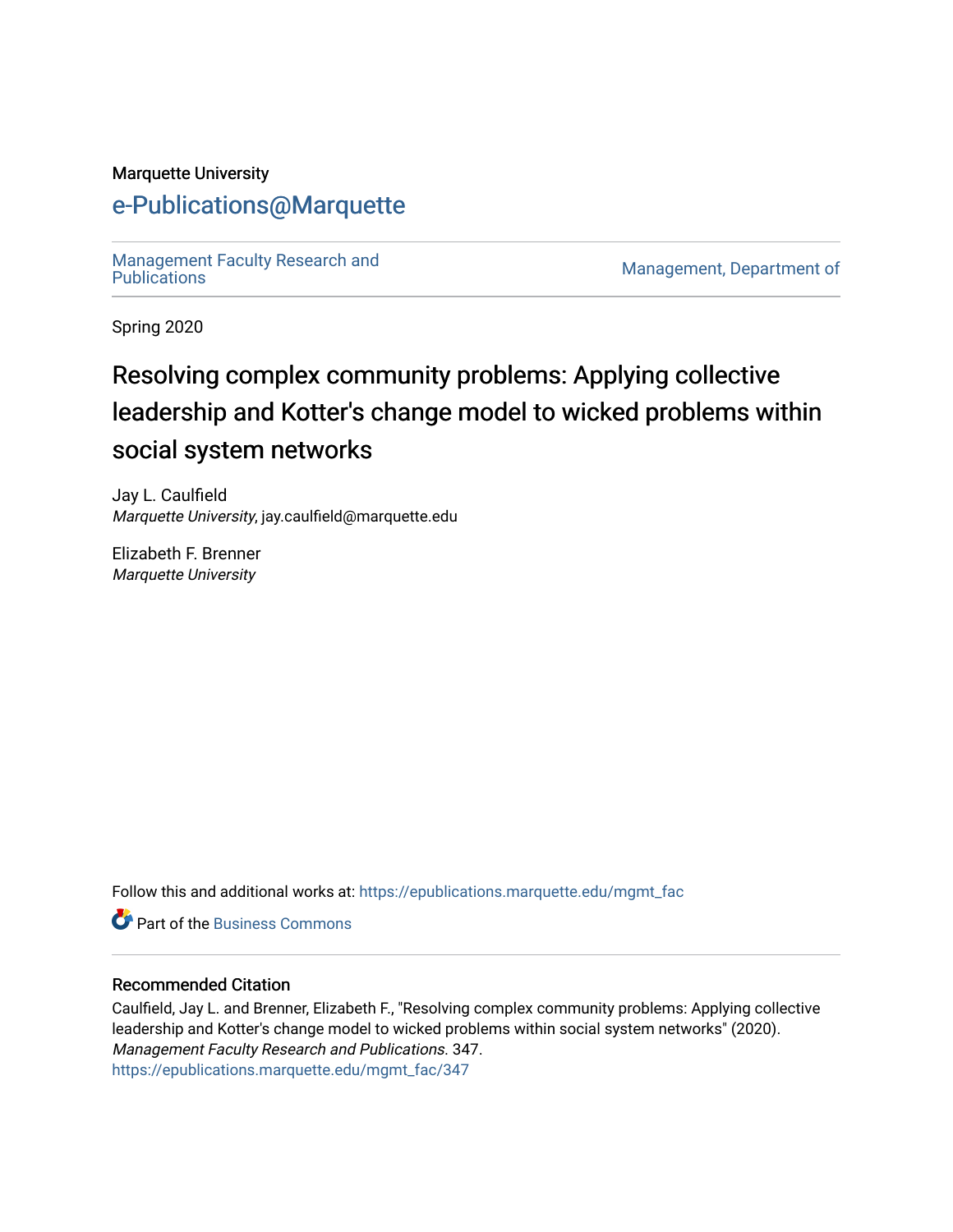**Marquette University**

# **e-Publications@Marquette**

## *Management Faculty Research and Publications/College of Business Administration*

#### *This paper is NOT THE PUBLISHED VERSION***.**

Access the published version via the link in the citation below.

*Nonprofit Management & Leadership*, Vol. 30, No. 3 (2020, Spring): 509-524[. DOI.](https://doi.org/10.1002/nml.21399) This article is © Wiley and permission has been granted for this version to appear in [e-Publications@Marquette.](http://epublications.marquette.edu/) Wiley does not grant permission for this article to be further copied/distributed or hosted elsewhere without express permission from Wiley.

# Resolving complex community problems: Applying collective leadership and Kotter's change model to wicked problems within social system networks.

## Jay L. Caulfield

Department of Management, College of Business Administration, Marquette University, Milwaukee, WI 53201 Elizabeth F. Brenner

Department of Management, College of Business Administration, Marquette University, Milwaukee, WI 53201

## Abstract

How does collective leadership within social networks resolve chronic and complex problems common to communities? Unfortunately, sometimes it does not, but when it does, the outcome may be truly extraordinary. We use a case study approach to explain how one Midwest community within the USA applied collective leadership within a community network to reduce teen births. It took ten years of what many identified as provocative media campaigns and comprehensive sex education programs to reduce teen births by 65%, significantly exceeding the stated goal. Using Kotter's change model as a backdrop, powerful strategies and provocative creativity reveal courageous leadership within a social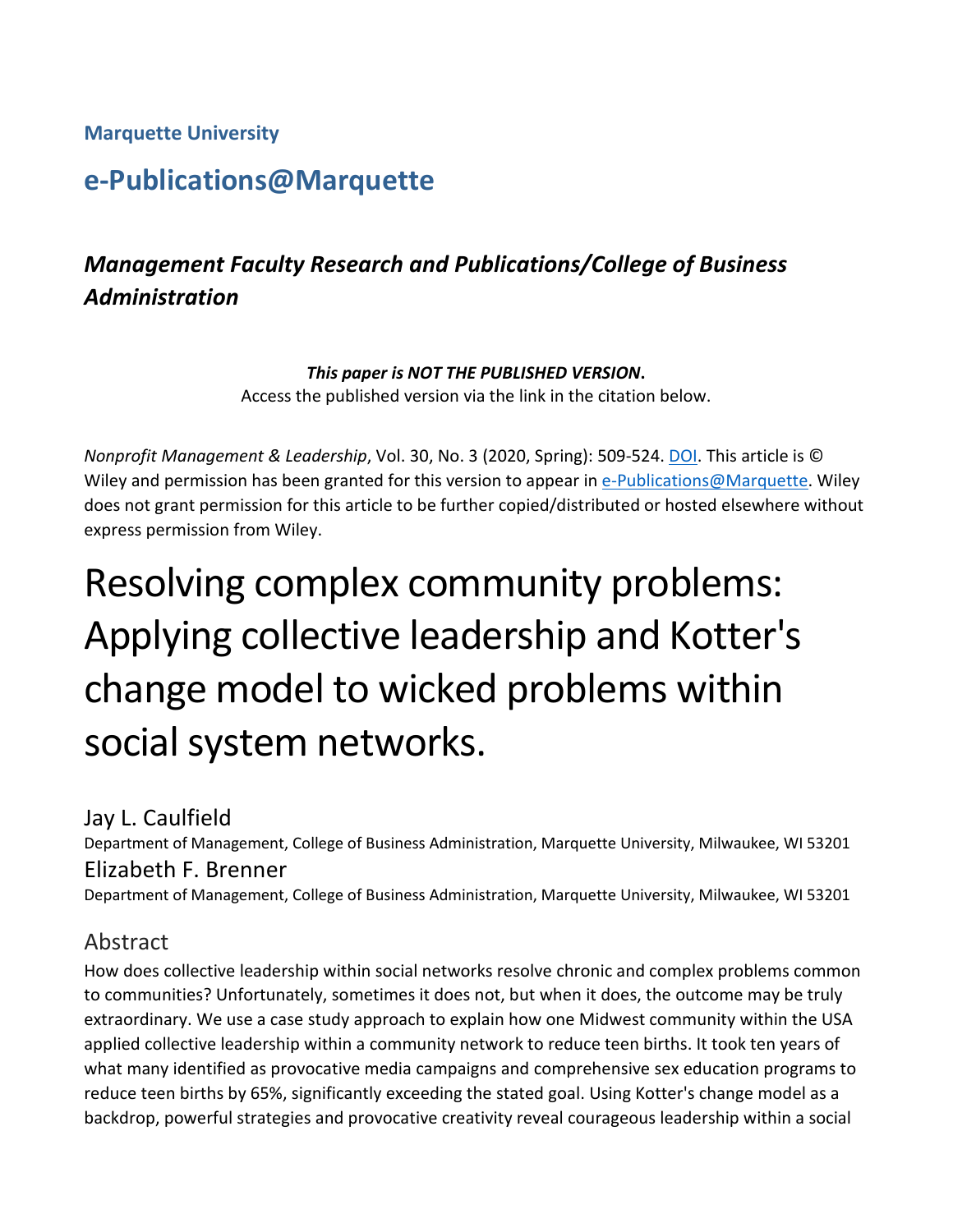network of diverse people and organizations focused on improving the social well being of their community.

Keywords: collective leadership; change; systems theory and social networks; teen pregnancy; wicked social and cultural problems

## INTRODUCTION

In the nonprofit sector, collective leadership is advantageous to resolving complex social and cultural problems (Grint, [18]; Kolko, [24]; Kotter, [25]; Rittel & Webber, [35]). Brinkerhoff, Murrieta, and O'Neil ([ 4], para 1) broadly define collective leadership as "a group of people working together toward a shared goal." Collective leadership views communities as social networks where unity of purpose and success are achieved through shared power, trust, inclusivity, multiple perspectives, and diverse skillsets (Meyer, Gibson, & Ward, [29]; O'Neill & Brinkerhoff, [33]; Stroh, [38]).

Although collective leadership is valuable in resolving complex social problems (Kolko, [24]; Stroh, [38]), there exists a gap in the literature that describes how work gets done, which may be valuable to others working on similar problems. Thus, the purpose of this qualitative longitudinal case study taking place in Milwaukee, Wisconsin is to explain how collective leadership observed within a social network applied Kotter's change model to resolve a wicked problem.

Our approach is as follows. We begin by describing the problem of teen pregnancy within the United States, and specifically to Milwaukee. Next, we provide theoretical support for collective leadership, social systems networks, wicked problems, and change. Our methodology follows. Then, in our analysis of findings and discussion, we identify lessons learned, future research and limitations of the work.

## TEEN PREGNANCY: PROBLEM DEFINITION AND TRENDS WITHIN THE UNITED **STATES**

According to the American Pregnancy Association ([ 1]), teen pregnancies are those occurring under the age of 20. For those countries reporting teen pregnancy statistics ages 15–19, the United States is reported as having the highest rate, numbering 614,000 pregnancies or 57 per 1,000 from the mid-1990s until 2011 (Guttmacher Institute, [20]; Sedgh, Finer, Bankole, Eilers, & Singh, [37]), indicating the severity of the problem nationwide. Recently the Department of Health and Human Services (DHHS) ([43]) reports a downward trend in rates from years 1990 to 2017 attributed to several factors, including welfare reform, tougher enforcement of child support, and increases in comprehensive sex education programs (Chamness & Tillett-Zinzow, [ 5]).

Regardless, the United States continues to have one of the highest teen pregnancy rates in the developed world (Guttmacher Institute, [20]). According to researchers (Guttmacher Institute, [20]; Sedgh et al., [37]), major reasons that rates remain high in the United States relate to general disapproval of teen sexuality and comprehensive sex education. 'Abstinence only' is often the educational norm, which by itself is less effective (Chamness & Tillett-Zinzow, [ 5]). A disproportionate share of teen pregnancies occurs in Black and Hispanic youth, leading to a cycle of poverty among the most disadvantaged and largest ethnic groups within the United States. Pregnant teens are more likely to drop out of school, use social welfare programs, and never become employed (Chamness & Tillett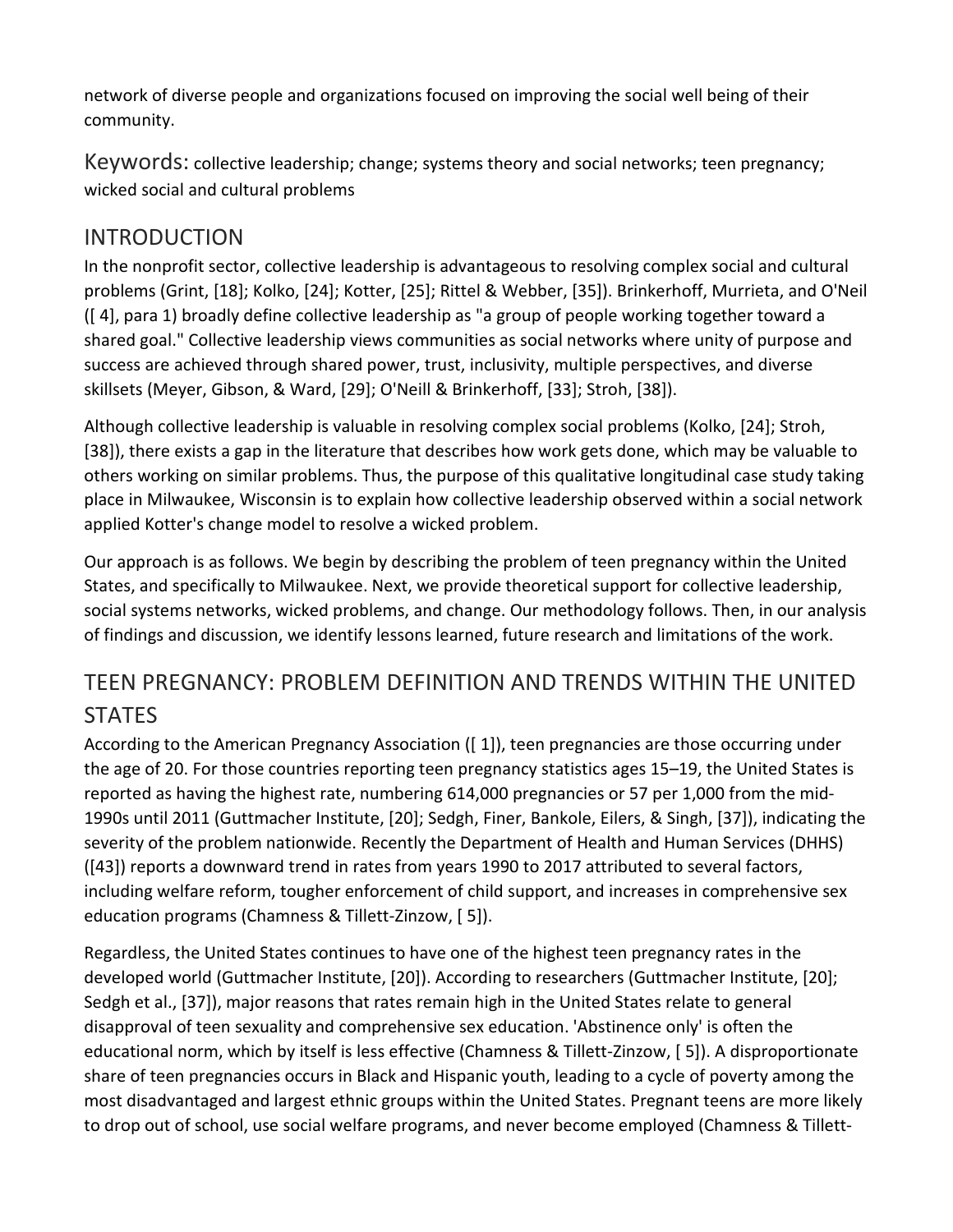Zinzow, [ 5]). In 2017, for teens ages 15–19, Hispanics had a birth rate of 28.9 per 1,000 and Blacks had a birth rate of 27.6 per 1,000 while Whites had a birth rate of 13.4 per 1,000 (DHSS, [ 9]). Thus, programs that reduce teen births for Black and Hispanic groups remain attractive within the United States.

## CASE DESCRIPTION

U.S. Census Bureau ([42]) reports the following. Milwaukee, the largest city in Wisconsin, has an estimated population of 595,351; 26.2% of its population is under the age of 18. Females comprise 51.9% of the city's total population. Predominate race estimates are 45.8% White, 38.9% Black, 18.4% Hispanic and 4.0% Asian as compared to 60.4% White, 13.4% Black, 18.3% Hispanic, and 5.9% Asian, nationwide. Black and Hispanic individuals comprise 57.3% of Milwaukee's population as compared to 31.7% nationwide. Persons in poverty in Milwaukee are 27.4% compared to Wisconsin's 11.3% and the United States' 12.3%.

At age 25, Milwaukee educational levels are 81.2% high school graduate compared to 90% nationwide and 90.4% statewide; 22.1% earned a bachelor's degree or higher compared to 34% nationwide and 26.8% statewide (Index Mundi, [22]; U.S. Census Bureau, [41]). Of the 100 largest U.S. cities, Milwaukee is the 11th most racially segregated (Sauter, Comen, & Stebbins, [36]). The FBI ranks Milwaukee fourth for violent crime compared to Midwest cities of similar population (Fox, [13]).

### Problem magnitude

In 1991, when national and Milwaukee birthrates were the highest for ages 15–17, Milwaukee's birthrate was 95.8 per thousand compared to 36.8 per thousand nationwide (Herzog, [21]). According to Chamness and Tillett-Zinzow ([ 5], p. 7), in 2002, Milwaukee had the second highest percentage of total teen births as compared to the 50 largest cities in the United States and teen births were three times higher in Blacks than Whites. Due to disparities for both teens and their newborns, including high levels of cyclical poverty, family dysfunction, drug and alcohol abuse, violence, and high costs associated with teen births, estimated at \$179 million annually for Milwaukee, community leadership was compelled to act.

### The initiative

In 2005, the United Way of Milwaukee (UW), which already invested nearly six million dollars a year in youth development and in reducing teen births, commissioned Chamness Consulting, a research firm, to partner with community leadership to assess funding and program strategies to reduce teen births and to recommend evidenced-based practices showing the greatest promise (Chamness & Tillett-Zinzow, [ 5], p. 7). Work on the initiative began in 2006. The Public Health Department formulated a measurable goal supported by major stakeholders and announced in early 2008: *Reduce teen births, ages 15 to 17, by 46% over a ten‐year period (2006–2015)*. Milwaukee focused on teens ages 15–17 as they were most negatively impacted by the problem (Chamness & Tillett-Zinzow, [ 5], p. 10). In 2004, the Milwaukee teen pregnancy rate ages 15–17 was 52.67 per 1,000 as compared to the nationwide rate of 22.1 per 1,000 for the same age group, which equated to 5.3% of Milwaukee teens ages 15–17 giving birth (Chamness & Tillett-Zinzow, [ 5], p. 10).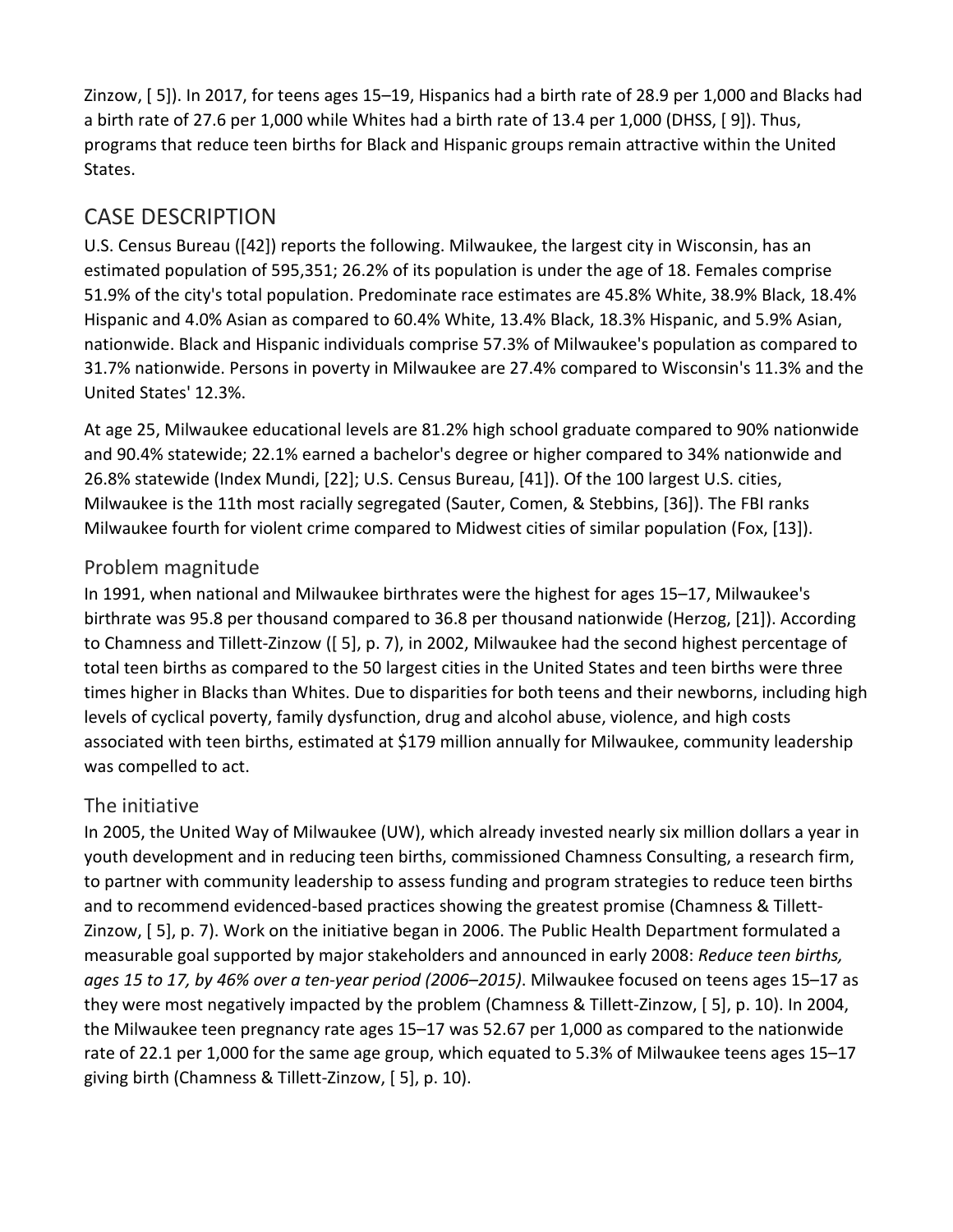#### The outcome

In 2013, Milwaukee exceeded its goal with a 50% decrease in teen births, ages 15–17 (UW, [45]). In 2015, the rate decreased by over 65% from that of 2006 (UW, [45]). A 2018 external collective impact study reports:

In Milwaukee, the approach of increasing awareness of the issue, political will, and commitment to achieving a shared goal made it easier to implement the strategies (all evidence-based methods to prevent teen pregnancy) and in turn, create the systems changes. This has contributed to a reduction in teen birth rates among girls aged 15 to 17 in Milwaukee above and beyond national downward trends. (Lynn, Gase, Roos, Oppenheimer, & Dane, [27], p. 27)

Although teen births declined within the nation over the same time period (2006–2015), the percent of decrease in Milwaukee (66.09%) was significantly more than that of the nation (55.97%) (The Anne E. Casey Foundation, [40]). Additionally, the decline of 15% in teen births as reported in the five-year UW progress report (Angresano & Rourke, [ 2]) occurred during the same time that Milwaukee's poverty level increased (Glauber & Poston, [16]), when customarily increases in poverty levels have been linked to increases in teen birth rates (Chamness & Tillett-Zinzow, [ 5]). Moreover, the decline in teen birth rates occurred during a period when the violent crime index in the City spiked to its highest levels during years 2012 to 2016 (CityRating.com, 2019), the same time period where teen births showed the greatest decline; violent crime and teen births generally move in the same direction (Chamness & Tillett-Zinzow, [ 5]), making this another anomaly. These occurrences along with earlier reported city demographics suggest that the change actions taken had a significant impact in decreasing teen births well beyond the stated goal and the nationwide decrease. We next move to the literature review.

## COLLECTIVE LEADERSHIP

Historical accounts describe collective leadership as successful centuries ago among Australian Aborigines in the late 1700s (Sveiby, [39]) and U.S. settlement women in the early 1900s (Gabriele, [14]). However, it was not until the early 2000s when the United States began to seriously consider it (Denis, Langley, & Sergi, [ 8]; Grint, [19]). As globalization increased and problems became more complex, the United States along with several other countries began to recognize the value of more inclusive leadership, such as collective leadership.

In their seminal work where they refer to what Fletcher ([12]) first describes as "leadership in the plural," Denis et al. ([ 8]) identify four distinct collective leadership streams. Because our observations included each stream, we chose this model to explain how leadership worked in unison to achieve major change. The first stream, shared leadership for team effectiveness, includes integrated leadership (Bono, Shen, & Snyder, [ 3]; Crosby & Bryson, [ 7]; Fernandez, Cho, & Perry, [11]; Ospina & Foldy, [34]), which focuses on the collaboration of diverse groups across system boundaries to resolve complex public problems for the common good. The second stream, pooling leadership at the top to lead others, includes "executive constellations," such as dyads and triads, who assume responsibilities for teams existing within community networks, such as that described by integrative leadership. The third stream, spreading leadership across levels over time, engages leadership at all levels within social entities and across borders encouraging participation across the network. According to Edwards ([10]) and Kotter ([25]), diffusion of leadership functions is key in successful major change initiatives, inviting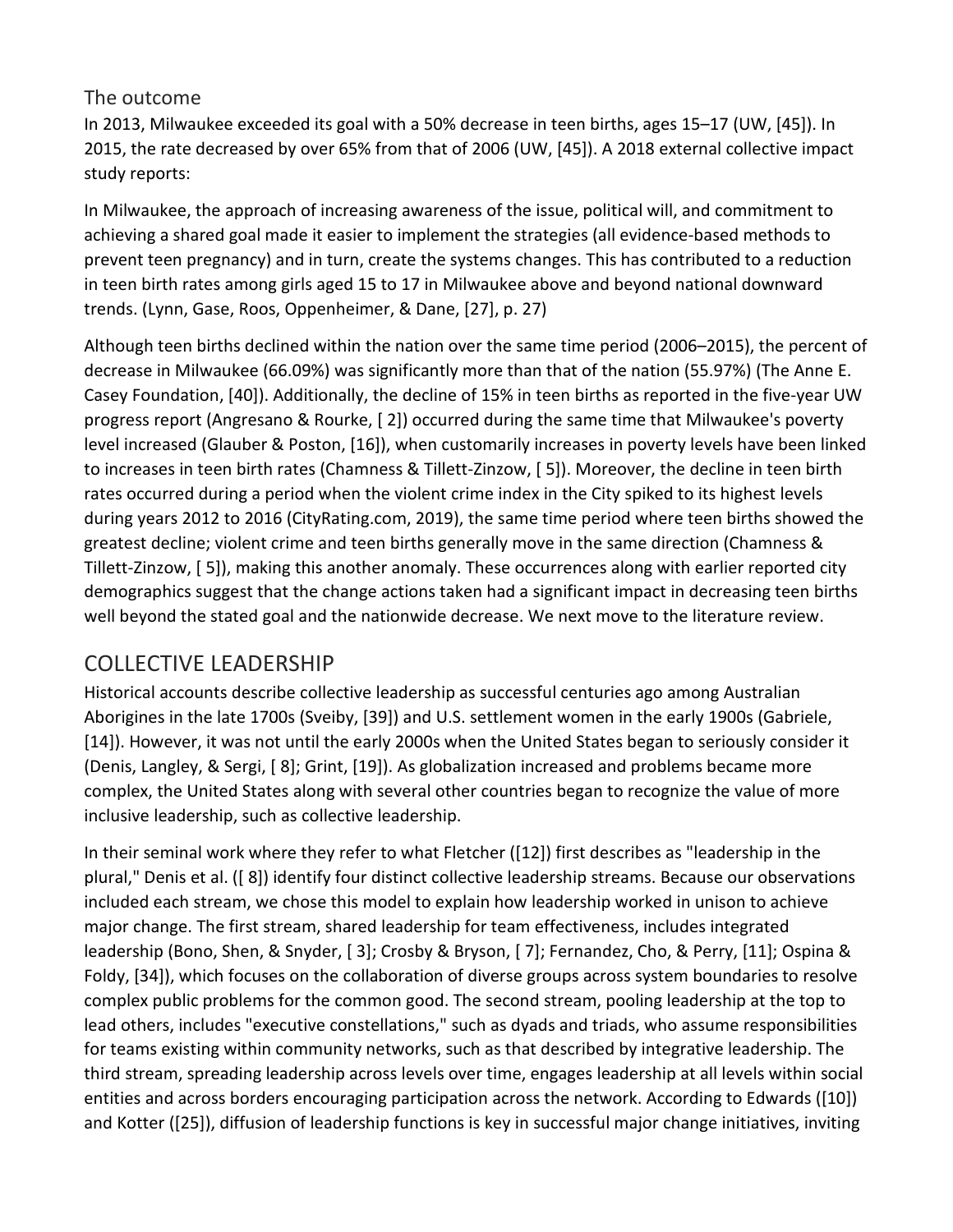an influx of innovation at all levels to resolve complex social and cultural problems. The last stream, producing leadership through social interaction, views leadership as more about participation and collectively creating a sense of direction than about control and exercising authority" (Denis et al., [ 8], p. 254). Here, leadership is a dynamic process created and enacted through social interactions influenced by the situation (Grint, [17]; Lynch, [26]; Uhl-Bien, [44]).

## SOCIAL NETWORKS

Social networks evolved from social systems theory (Meadows, [28]; Norlin, Chess, Dale, & Smith, [32]; Stroh, [38]), which is based on the idea that, in instances involving complex problems within systems, we might learn more from studying between group interdependencies relevant to the problem rather than individual group resolutions. Meadows ([28], p. 11) describes a system as "an interconnected set of elements that is coherently organized in a way that achieves something." The intention is to optimize the whole by improving the relationships between parts (Meadows, [28]; Rittel & Webber, [35]; Stroh, [38]). Systems analysis often works well for researchers and practitioners engaged in social network change (Kolko, [24]; Meadows, [28]; Norlin et al., [32]; Stroh, [38]). In their review of 25 community initiatives, collective leadership within social networks was shown effective in implementing and sustaining major change processes (Lynn et al., [27]).

Using this study as an example, each of the groups in Figure who are working within and across sectors to reduce teen births constitute a social system, and the connections between them constitute a social systems network. By applying change theory and identifying relationships between systems, systems thinkers work toward turning interdependencies into leverage points to optimize resolutions.





## Wicked problems within communities

The term "wicked problem" was first identified in the literature by Rittel & Webber ([35]) in reference to public policy problems. The concept evolved across sectors and has become common across disciplines. Kolko ([24]), an interaction designer, defines a wicked problem as a complex social and/or cultural problem resistant to resolution characterized by the interconnectedness it shares with other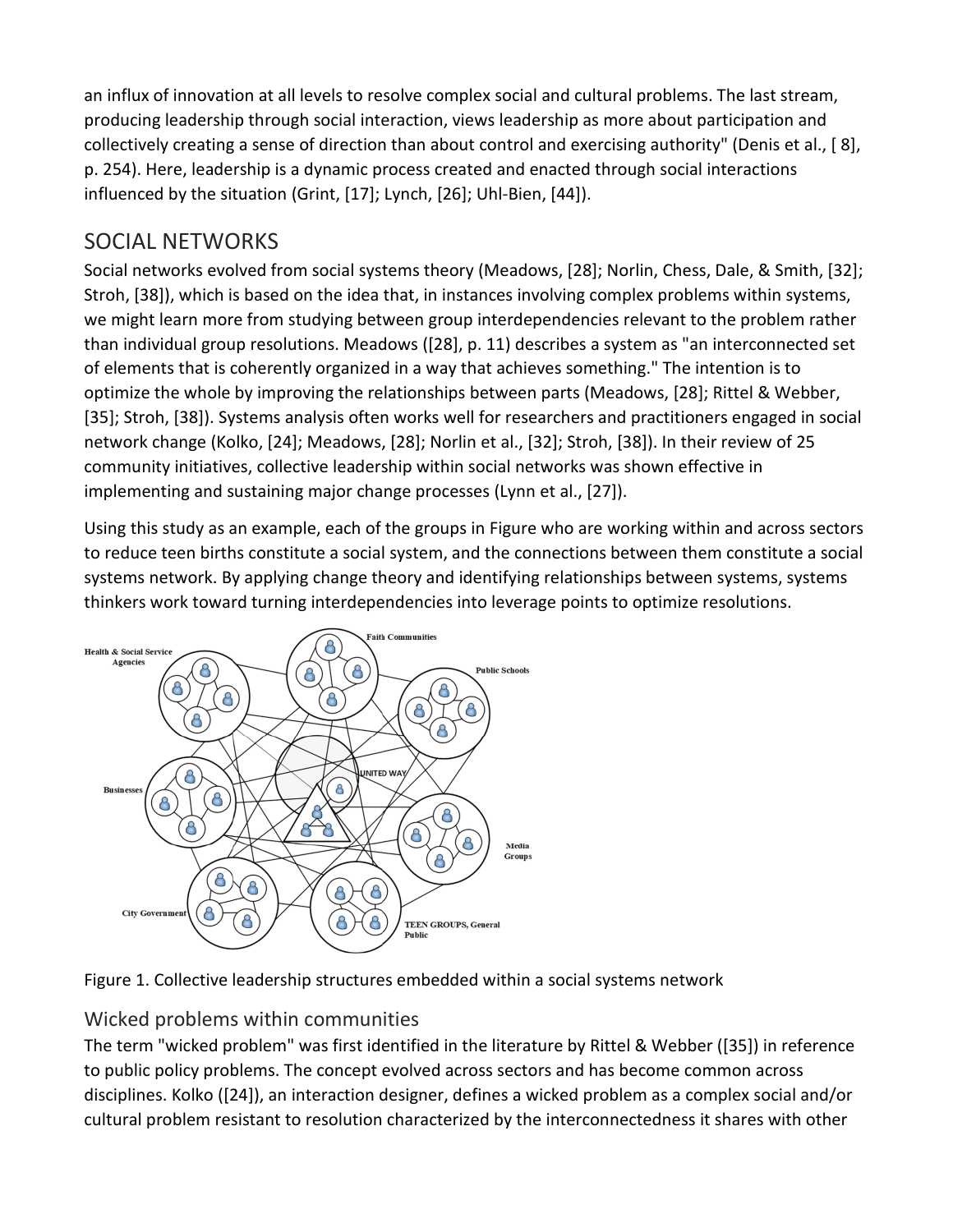similar problems. He identifies four reasons resolution is difficult: (a) incomplete or contradictory knowledge; (b) number of people and opinions involved; (c) large economic burden with no permanent solution; and (d) the interconnected nature of one wicked problem with others (Kolko, [24], p. 10). We would add that the dynamic nature of these problems and the unpredictability of human behavior contribute to their complexity.

## Kotter's eight step change model

*Harvard Business Review* first published Kotter's change model in 1995. The next year, it was explained in detail in his book, *Leading change*. As we analyzed the case and reviewed various change models, it became evident that Kotter's work served as the best guide in explaining the changes occurring, which was the first reason we chose it. Kotter ([25]) identifies the need to change behavior as a leadership function, which is the second reason we chose the model as our focus was on leadership. Kotter describes leadership as "a set of processes that creates organizations and/or *adapts them to significantly changing circumstances*" [emphasis added] (p. 28) while he describes management as "a set of processes that can keep a complicated system of people and technology running smoothly" (p. 28). Kotter ([25]) advocates that to gain commitment for change, appealing to the heart (feelings) is more important than appealing to the head (facts). Leadership appeals to the heart by communicating a compelling vision, aligning people with the vision and inspiring them to overcome obstacles to achieve it (Kolko, [24]).

Third, it takes a leadership coalition to resolve complex problems, which aligns with collective leadership. Kotter ([25]) states, "A powerful enough guiding coalition with sufficient leadership is *not* [emphasis added] created by people who have been taught to think in terms of hierarchy and management" (p. 30). Collective leadership suggests the predominance of less hierarchical power structures (Collinson, [ 6]; Denis et al., [ 8]; Grint, [17]). Finally, Kotter's model is well-established, being one of the most seminal works on change (Gibson, [15]; Mulholland, [31]). The eight steps identified in the model are: Establish a sense of urgency, create a guiding coalition, develop vision and strategy, communicate the change vision, empower broad-based action, generate short-term wins, consolidate change and produce more gains, and anchor new approaches in the culture (Kotter, [25], p. 23).

## **METHODS**

This embedded single-case design includes multi-level units of analysis evident in collective leadership structures and numerous entities within the network (Yin, [46]). The encompassing boundary is a social system network where a person is the smallest unit within it (Yin, [46]). Single case studies are appropriate when they meet any of five conditions: *critical*, *unusual*, *common*, *revelatory*, or *longitudinal* cases (Yin, [46], p. 49). First, this case study is critical in that it is grounded in theoretical application of collective leadership, social systems, social networks, wicked social problems, and Kotter's change model. Second, it is longitudinal where progress toward measurable goal achievement was reported annually over a 10-year period. Though a single case study design faces similar validity and reliability challenges plaguing single experiments, with proper design tactics such as theoretical support, use of multiple sources of evidence, and use of key informants for accuracy checks, the challenges are reduced considerably (Yin, [46]).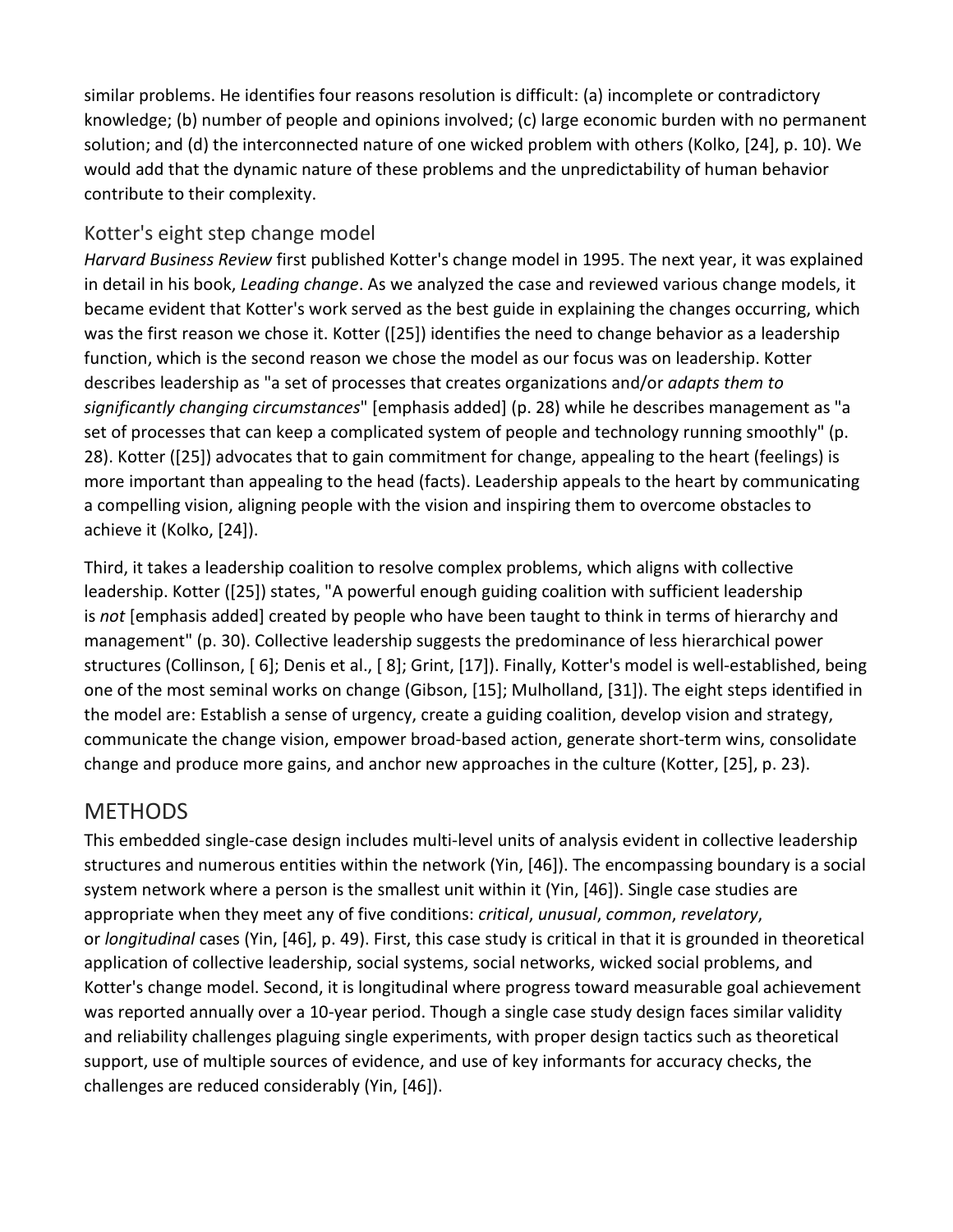Sources of case specific data included: (a) a comprehensive research report on teen pregnancy (Chamness & Tillett-Zinzow, [ 5]); (b) a comprehensive research report on progress to goal at the 5 year mark (Angresano & Rourke, [ 2]); (c) Serve Marketing quarterly media campaigns fully retrievable from https://www.unitedwaygmwc.org/Teen-Pregnancy-Prevention-Campaigns; (d) a Spark Policy Institute collective impact study including Milwaukee's initiative compared to 25 others (Lynn et al., [27]); (e) local news reports; (f) data from a 2018 Oversight Committee (OC) focus group; (g) recorded and transcribed 2018–2019 interview data from three 1-hr interviews with members of the OC; and (h) Milwaukee Public Schools (MPS) Human Growth and Development Curriculum (MPS, [30]). Table lists specific practices in project design aligning with what Yin ([46]) refers to as successful design tactics that serve to increase the validity and reliability of project work.

| Validity/Reliability | <b>Practices Observed</b>                                                                                                                                                                                                      | <b>Rationale and Occurrence</b>                                                                                                                                  |
|----------------------|--------------------------------------------------------------------------------------------------------------------------------------------------------------------------------------------------------------------------------|------------------------------------------------------------------------------------------------------------------------------------------------------------------|
| Construct validity   | Detailed research report on the<br>significance of the problem, which included<br>58 interviews of community agencies<br>nationwide and statistics for comparison<br>purposes; an external consulting firm<br>prepared report. | Used for project planning and to<br>inform the public of the severity of<br>the problem prior to the onset of<br>the initiative, creating a sense of<br>urgency. |
|                      | Public awareness surveys conducted pre-<br>initiative and 6 months into initiative.                                                                                                                                            | To measure the effects of media<br>campaign on community<br>awareness of the problem<br>Goal publicized to measure                                               |
|                      | Clearly articulated measurable goal:<br>Reduce teen births, ages 15-17, by 46%<br>over a 10-year period (2006-2015).                                                                                                           | progress of initiative based upon<br>annually reported statistical data<br>from the city's health department.                                                    |
|                      | Health Department's annual report on<br>progress toward goal.                                                                                                                                                                  | To retain public interest and to<br>inform; progress toward goal<br>publicized at annual project                                                                 |
|                      | Detailed and comprehensive five-year<br>progress report that included comparative                                                                                                                                              | meeting.                                                                                                                                                         |
|                      | statistics and details of the initiative.                                                                                                                                                                                      | Used to inform the public and<br>those involved with the initiative<br>of the progress made 5 years into                                                         |
|                      | New media campaign every 3 months for<br>10 years.                                                                                                                                                                             | the initiative.                                                                                                                                                  |
|                      | On-going public media campaign regarding<br>initiative activities.                                                                                                                                                             | To engage target audience and to<br>change behavior of that audience.                                                                                            |
|                      |                                                                                                                                                                                                                                | To inform public and to create and<br>maintain a sense of urgency.                                                                                               |
|                      |                                                                                                                                                                                                                                |                                                                                                                                                                  |

Practices observed in the project design to enhance validity and reliability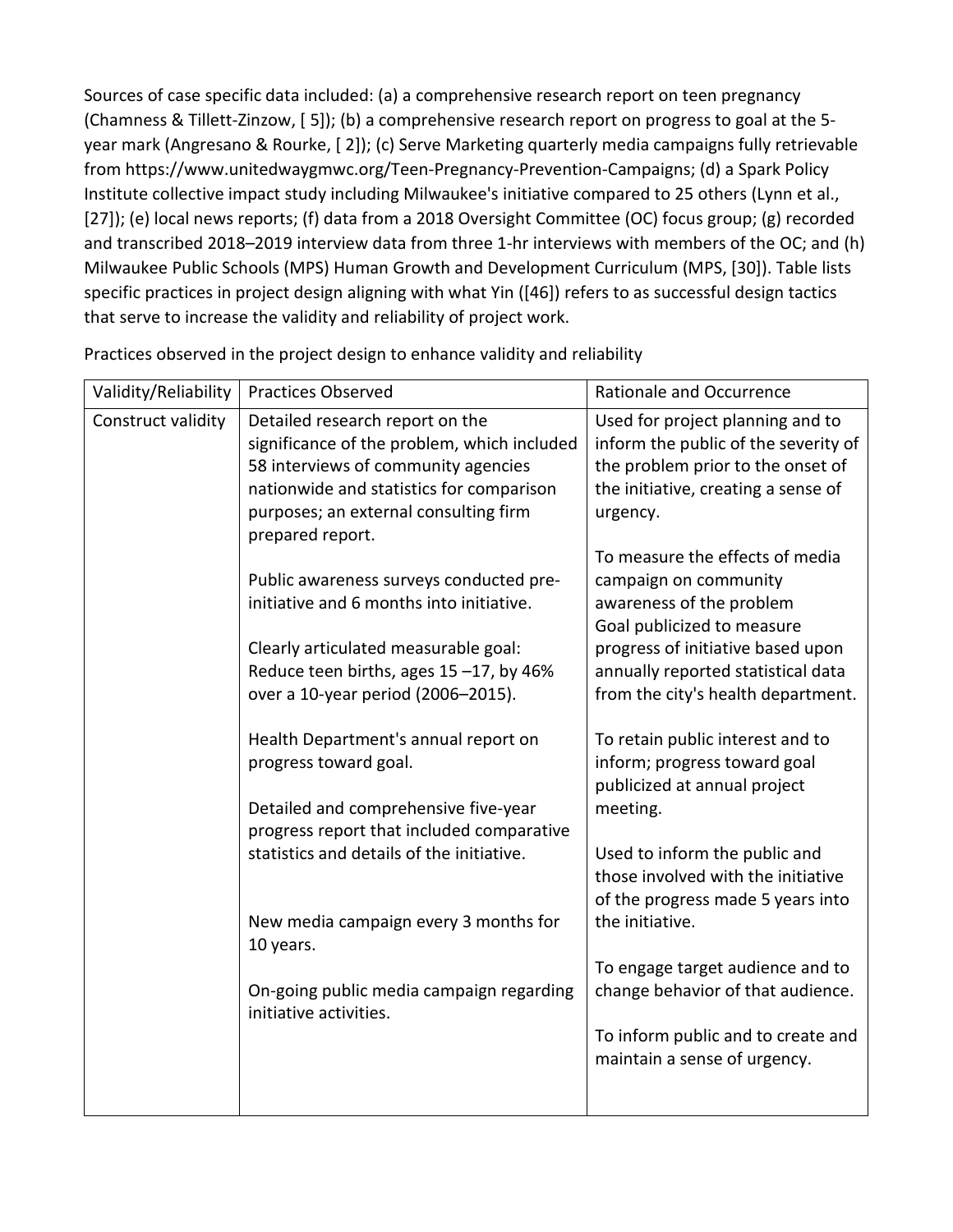| <b>Internal Validity</b> | Reliance on logic model.                    | To identify strategies and           |
|--------------------------|---------------------------------------------|--------------------------------------|
|                          |                                             | associated resources needed at       |
|                          | Use of pattern matching.                    | the onset of the initiative.         |
|                          |                                             |                                      |
|                          | Explanation building.                       | To identify in logic model specific  |
|                          |                                             | activities occurring across sectors  |
|                          | Exploration of rival explanations.          | that achieved pre-identified         |
|                          |                                             | intermediate outcomes.               |
|                          |                                             |                                      |
|                          |                                             | To differentiate this initiate from  |
|                          |                                             | previous failed initiatives by       |
|                          |                                             | highlighting key differences.        |
|                          |                                             |                                      |
|                          |                                             | To identify and assess other         |
|                          |                                             | explanations of progress toward      |
|                          |                                             | outcome achievement.                 |
| <b>External Validity</b> | Reliance on pre-initiative data collection  | The magnitude of the problem         |
|                          | and reporting by external consulting firm.  | became evident, gaining public       |
|                          |                                             | support for the initiative,          |
|                          | Reliance on collective leadership practices | indicating the importance of this    |
|                          | across sectors.                             | pre-initiative step for future       |
|                          |                                             | initiatives.                         |
|                          | Reliance on an existing social systems      |                                      |
|                          | community network.                          | The magnitude of the cross-sector    |
|                          |                                             | changes benefited from collective    |
|                          | Reliance on credible change practices.      | leadership across sectors, which     |
|                          |                                             | provided a model for similar         |
|                          | Reliance on a backbone organization.        | projects.                            |
|                          | Reliance on an effective funding structure. |                                      |
|                          |                                             | Multiple pre-existing social         |
|                          |                                             | systems formed a coalition to        |
|                          |                                             | successfully implement critical      |
|                          |                                             | changes in behaviors and systems.    |
|                          |                                             | Documented change practices          |
|                          |                                             | across systems made the initiative   |
|                          |                                             | transparent for the benefit of       |
|                          |                                             | future initiatives.                  |
|                          |                                             |                                      |
|                          |                                             | For talent, skills and resources to  |
|                          |                                             | coordinate the work of diverse       |
|                          |                                             | groups involved with the initiative. |
|                          |                                             |                                      |
|                          |                                             | Sustainable community impact         |
|                          |                                             | models require considerable          |
|                          |                                             | financial resources.                 |
|                          |                                             |                                      |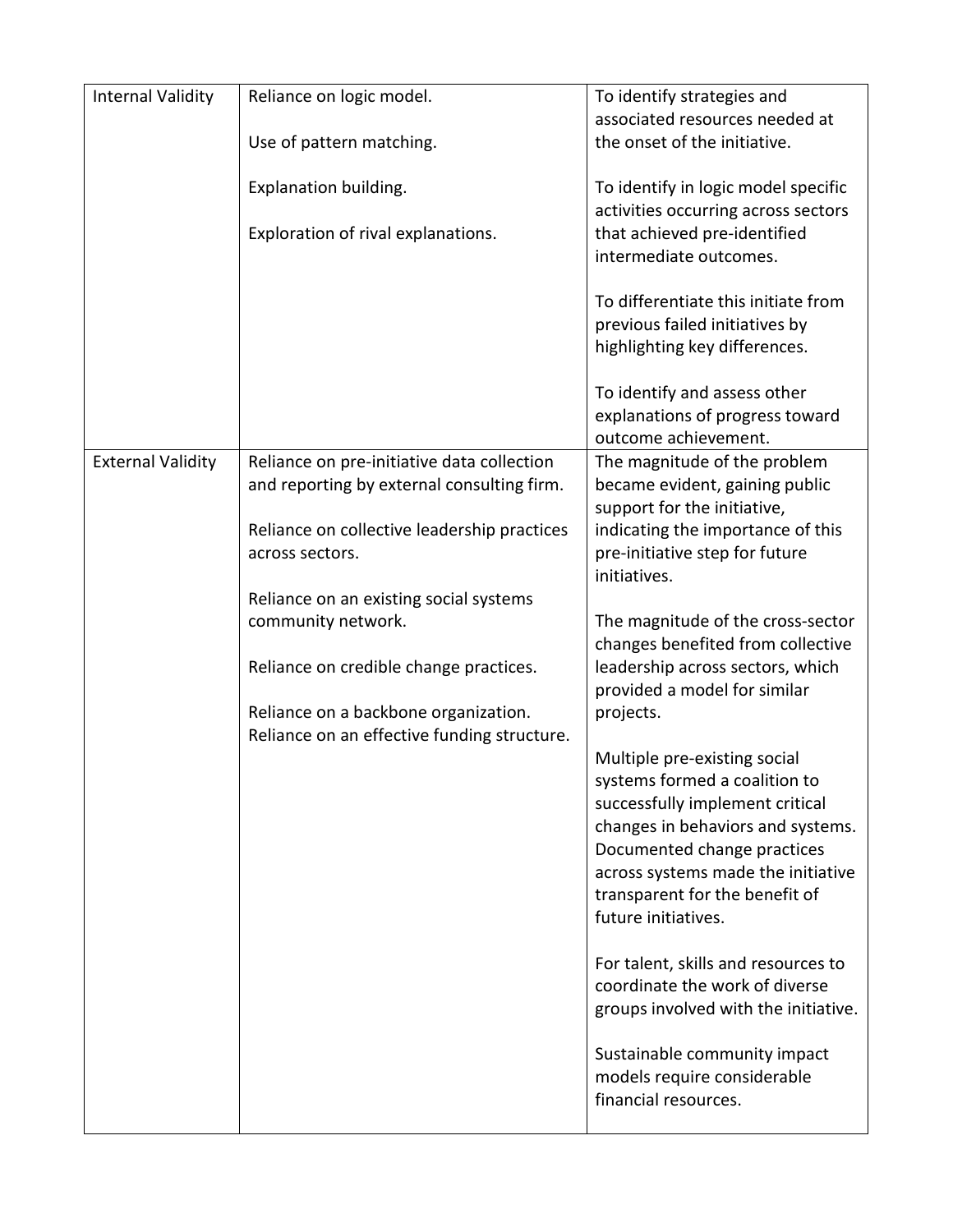| Reliability | External consultant used to aid in pre-<br>initiative data collection and reporting<br>protocols.                                              | To lessen the likelihood of errors<br>and biases in the data collection<br>and reporting.                             |
|-------------|------------------------------------------------------------------------------------------------------------------------------------------------|-----------------------------------------------------------------------------------------------------------------------|
|             | Interim and post initiative statistics<br>collected and reported by the same body<br>(Milwaukee Health Department).                            | To follow the same protocol and<br>lessen the likelihood of errors and<br>biases in data collection and<br>reporting. |
|             | Sustained edgy media campaigns to teens<br>throughout the initiative.<br>Local media sustained coverage for the<br>duration of the initiative. | A new campaign was offered by<br>the same media group (Serve)<br>every quarter for the duration of<br>the initiative. |
|             | Application of credible change model.                                                                                                          | Created a sustained public<br>awareness of the problem, the<br>goal, actions taken and progress<br>toward goal.       |
|             |                                                                                                                                                | Used to measure effectiveness of<br>change process upon completion<br>of the initiative.                              |

## ANALYSIS OF FINDINGS

Because of significant sociological, health and economic risks for teen moms and infants, Milwaukee supported a goal to reduce teen births ages 15–17 by 46% over a 10-year period (2006–2015), which would remove the city from the top 10 cities with highest teen birth rates in that age group (Chamness & Tillett-Zinzow, [ 5]). The UW formed a coalition to meet the challenge. Nearly 3 years before the target date, Milwaukee exceeded its goal, reporting a 50% decrease in teen births. By 2015, Milwaukee's teen births decreased by over 65% from that of 2006. Though teen births declined within the nation as a whole, despite significant demographic challenges faced by the city, the 66.09% rate of decrease in births among teens was significantly higher than the nationwide 55.97% rate of decrease from 2006 to 2015 (The Anne E. Casey Foundation, [40]), suggesting that the 10-year initiative had a significant impact on outcome achievement.

## Collective leadership in action

Nearly 60 **s**ocial service agencies, media groups, businesses, public schools, city government, faith communities, and teens worked collaboratively for 10 years. Project teams met monthly while the OC met quarterly; OC composition included project team leaders and three appointed co-chairs.

A triad facilitated the work of project teams. The triad had interrelated job functions based upon positions held within the community and expertise needed for project success. The UW served as the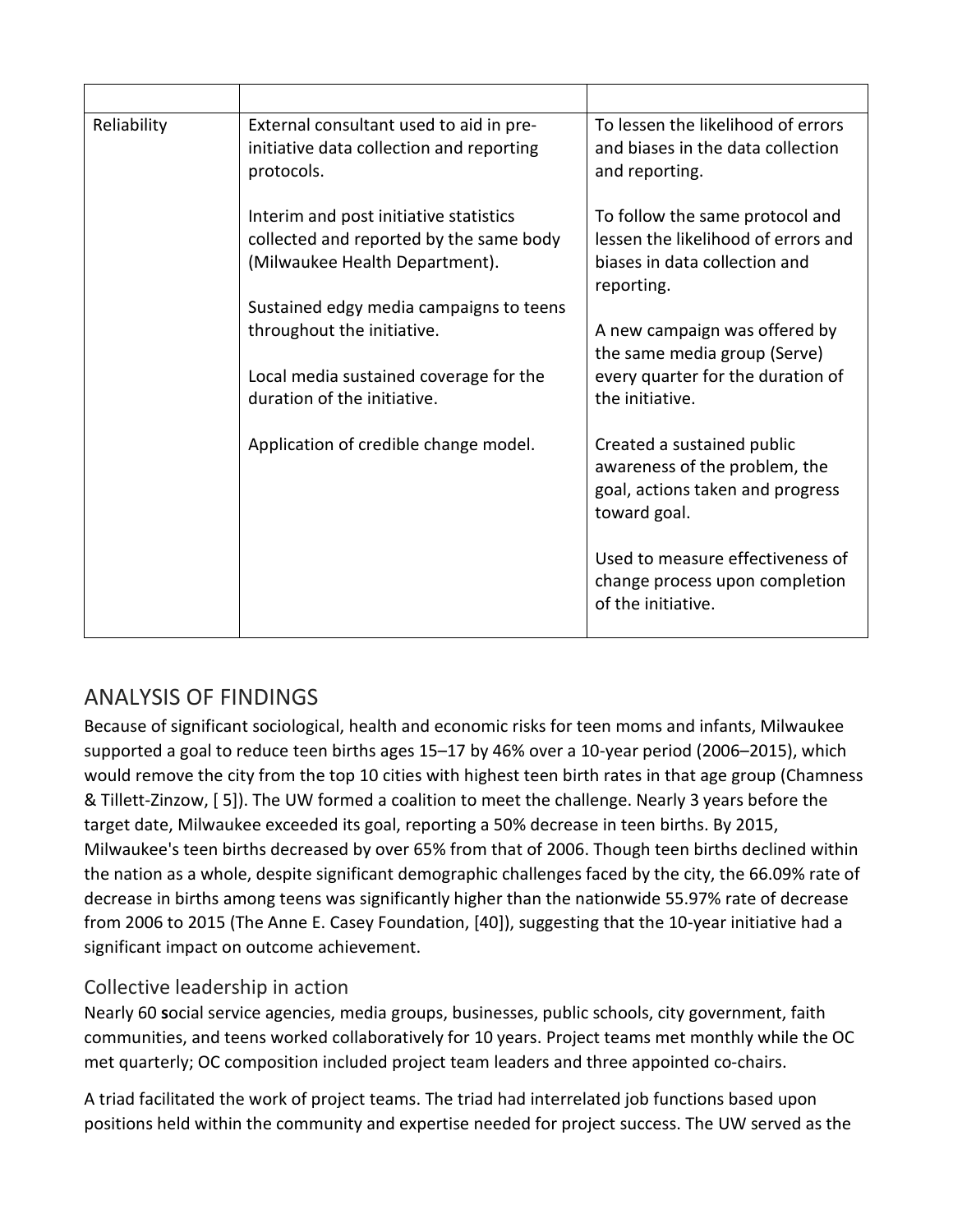"backbone support organization" (Kania & Kramer, [23]). In their experience with collective impact initiatives, which Kania and Kramer ([23], p. 39) define as "long-term commitments by a group of important actors from different sectors to a common agenda for solving a specific social problem," they identify backbone support organizations as pivotal to the success of major community initiatives, as it is the people within these organizations who have the talent, skills, and resources to coordinate the work of diverse groups. Thus, the UW was responsible for funding and bringing community groups together, implementing a data-driven project based upon evidence-based findings from research done by Chamness Consulting (Chamness & Tillett-Zinzow, [ 5]). The UW project director was responsible for the project teams within the UW. Along with the UW director, the other two triad members who served as co-chairs for the OC oversaw the remaining project teams.

The second triad member was a skilled media executive for the community's major newspaper and facilitated media campaign work. One media campaign focused on changing targeted behaviors of teens while the other focused on keeping the public informed of the severity of the problem, maintaining a sense of urgency.

Completing the triad was the health commissioner who was responsible for the Public Health Department, which took the initiative of collecting and reporting outcome data annually. Frequent interactions with the mayor's office kept city government informed of progress, which the media publicized routinely.

As the culture of community groups at all levels and within all sectors needed to change to achieve the outcome, ongoing social interactions of leadership across sectors was paramount. In addition to the team and OC structures, more informal communications, referred to by two interviewees as "offline communication," was ongoing.

During interviews, we were fortunate to encounter two examples of leadership occurring through interaction. The first entailed the solicitation of evaluations of media campaigns from local teens by media campaign experts. One interviewee said, "I would keep asking kids that I was meeting with for another campaign to take a look at a few ads and I would video their responses and show them to the OC" (interview data, 2018). The videos of teen responses influenced OC members to support more edgy campaigns. The second example, from another interviewee, spoke to engaging major supporters of the UW in unique ways that appealed to their priorities. "So, if you don't think that it's ok for teens to have sex, I get that.... Can you at least acknowledge that it's not ok for adult men to have sex with teenage girls and that we need to address that?" A donor's response might be, "Okay, I agree we have to do something about that."

#### The wicked problem of teen births within social systems

We found Kolko's ([24]) work on social and cultural problems useful for three reasons. First, he focuses on dyadic social interaction between people seeking to resolve wicked social problems, which is critical to building successful cross-boundary relationships (Norlin et al., [32]). For example, the media campaign targeted toward teens was partially developed based upon ongoing interactions between media experts and teens. Second, Milwaukee demographics link teen births to both social and cultural circumstances, important factors to consider in planning change. Third, resolving wicked social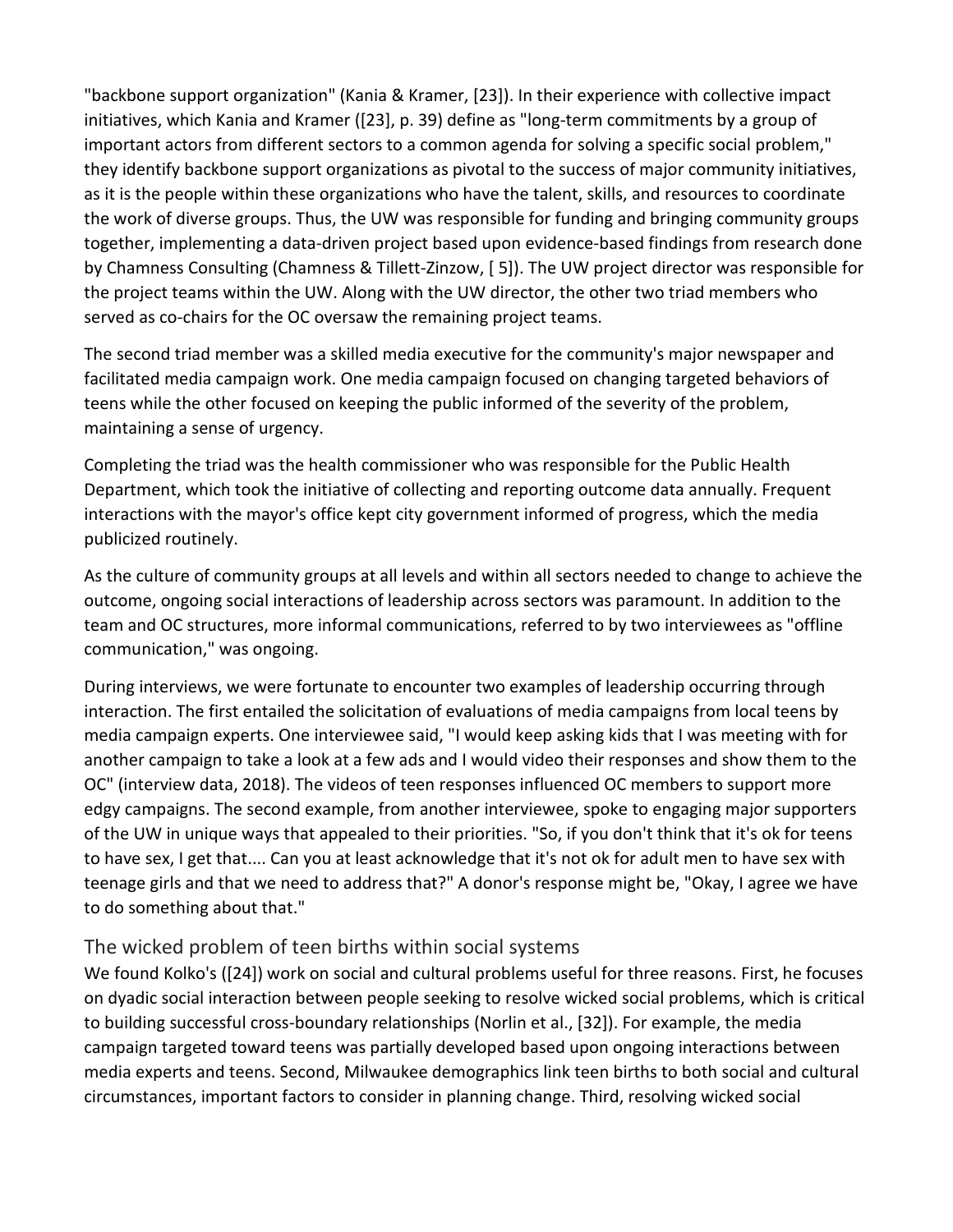problems requires empathy and compassion from change agents. To illustrate, two interviewees felt compelled to work on reducing teen births due to past personal experiences.

Another feature of wicked problems is uniqueness, emphasized by an interviewee who stated, "It's not like you can take what we did and place it elsewhere because every community is different" (interview date, 2019). Moreover, as the number of interrelated social problems surfaced over time, wicked problems were defined over time. For example, one of the puzzling aspects of the case is that the reduction in teen births has *not* improved high school graduation rates, indicating other related problem involvement. Finally, wicked problem resolutions often have enduring effects, which may be effective, ineffective, or even damaging, which is why sustained collective assessment within a social system is critical (Kotter, [25]). The simple concept map in Figure identifies practices shown effective in reducing teen births (Chamness & Tillett-Zinzow, [ 5]). Its primary purpose is to expand knowledge of how to reduce teen births by exploring interdependent influences within the social system, using these interdependencies as leverage points.

### Kotter's change model

We conclude our analysis by explaining how leadership applied Kotter's ([25]) change model throughout the change process.



Figure 2. Known strategies that reduce teen births applying systems thinking; potential interdependencies between strategies are explored as potential leverage points in reducing teen births

### *Establish a sense of urgency*

Urgency drives collaboration, cooperation, and commitment to major change (Kotter, [25]). That sense of urgency was sustained for over a decade. First, the initial *If Truth Be Told* (Chamness & Tillett-Zinzow, [ 5]) report clearly identified the magnitude of the problem by relating it to significant increases in violent crime, estimated long-term costs for each child born to a teen, and cyclical social problems of sexual victimization, child abuse, family dysfunction, and poverty. Second, two sustained public media campaigns drove the recognition of the seriousness of the problem. For example, early in the campaign, a large community group received an envelope stating, "Important Taxpayer Information." Inside the envelope was an invoice listing the cost of \$92,394 for one infant born to a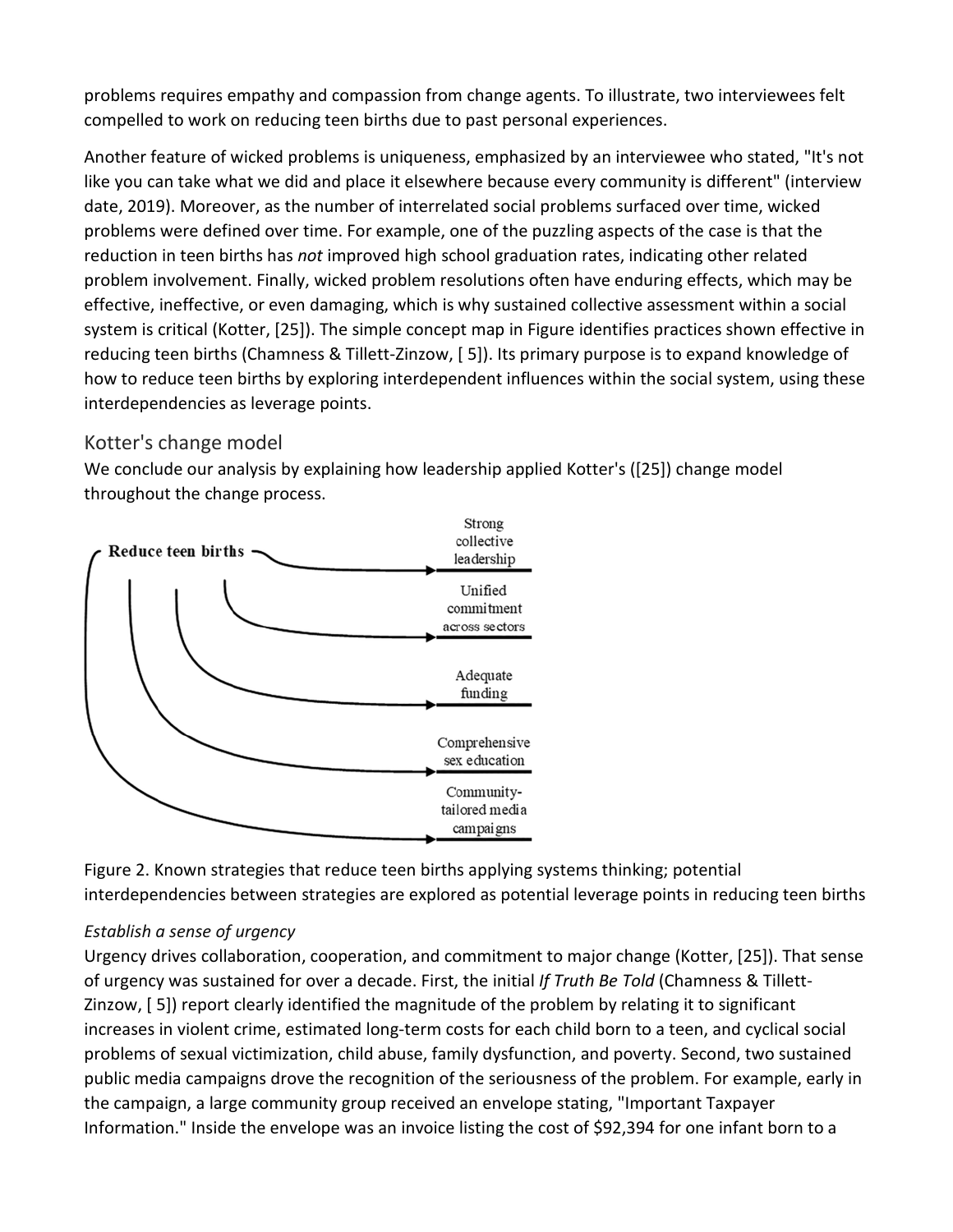teen. Third, a quarterly series of media campaigns targeted teens for 10 years. The pregnant boy campaign, for example, emphasized that teen births were not a problem to only girls whereas the statutory rape campaign targeted sexual victimization in that "71% of teen births [in Milwaukee] are fathered by men over the age of 20" (UW, [45]). According to Serve Marketing, to change behavior of this nature people needed to feel "wildly uncomfortable." We suggest visiting the campaign site to see how campaigns contributed to this feeling (https://www.unitedwaygmwc.org/Teen-Pregnancy-Prevention-Campaigns).

#### *Create a guiding coalition*

No one individual can enact major change; a powerful force is needed (Kotter, [25]). Much has been said regarding collective leadership models in place and the competency of leadership involved. As one interviewee (2018) stated, "We had the best people at the table. I don't think either of the co-chairs missed one OC meeting." The OC was given autonomy to act boldly and creatively, and did so without losing sight of the goal; they drove the process, acting courageously by taking calculated risks and repeatedly addressing resistance to change. Experienced leadership with trust-building capacity, extensive expertise, credibility and both relationship and position power were integral to the change process.

#### *Develop a vision and strategy*

A vision should have five qualities: (a) paint a picture of the future; (b) appeal to the head and heart; (c) be attainable; (d) be focused; and (e) be easy to communicate (Kotter, [25]). For this project, the vision and the goal were one in the same, which made both measurable: *Reduce Milwaukee's teen birth rate for 15 to 17 year olds by 46% by 2015*. Rather than teen pregnancies, which are far more difficult to measure accurately, teen births were reported. The goal was determined by the health department and progress to goal was measured and reported annually. It was considered a stretch goal, higher than that published for other teen birth reduction programs across the country but determined achievable over a 10-year period. The goal was focused and easy to communicate. The campaign appealed to the heart by clearly communicating the negative effects that teen births had on children and the community while it appealed to the head by reporting on evidence-based practices.

Leadership worked from a logic model, which is a visual representation of strategies, inputs/resources, activities, and outcomes (Angresano & Rourke, [ 2], pp. 22–23). An example of one strategy is illustrated in Figure.





*Example* 

#### *from logic model*

#### *Communicate the change vision*

The vision was communicated in local media outlets (radio, local news TV stations), on posters at bus stops, on tags on telephone poles, in reports, on social media and in quarterly meetings; all representing high impact advertising for low cost. Leadership walked the talk by communicating the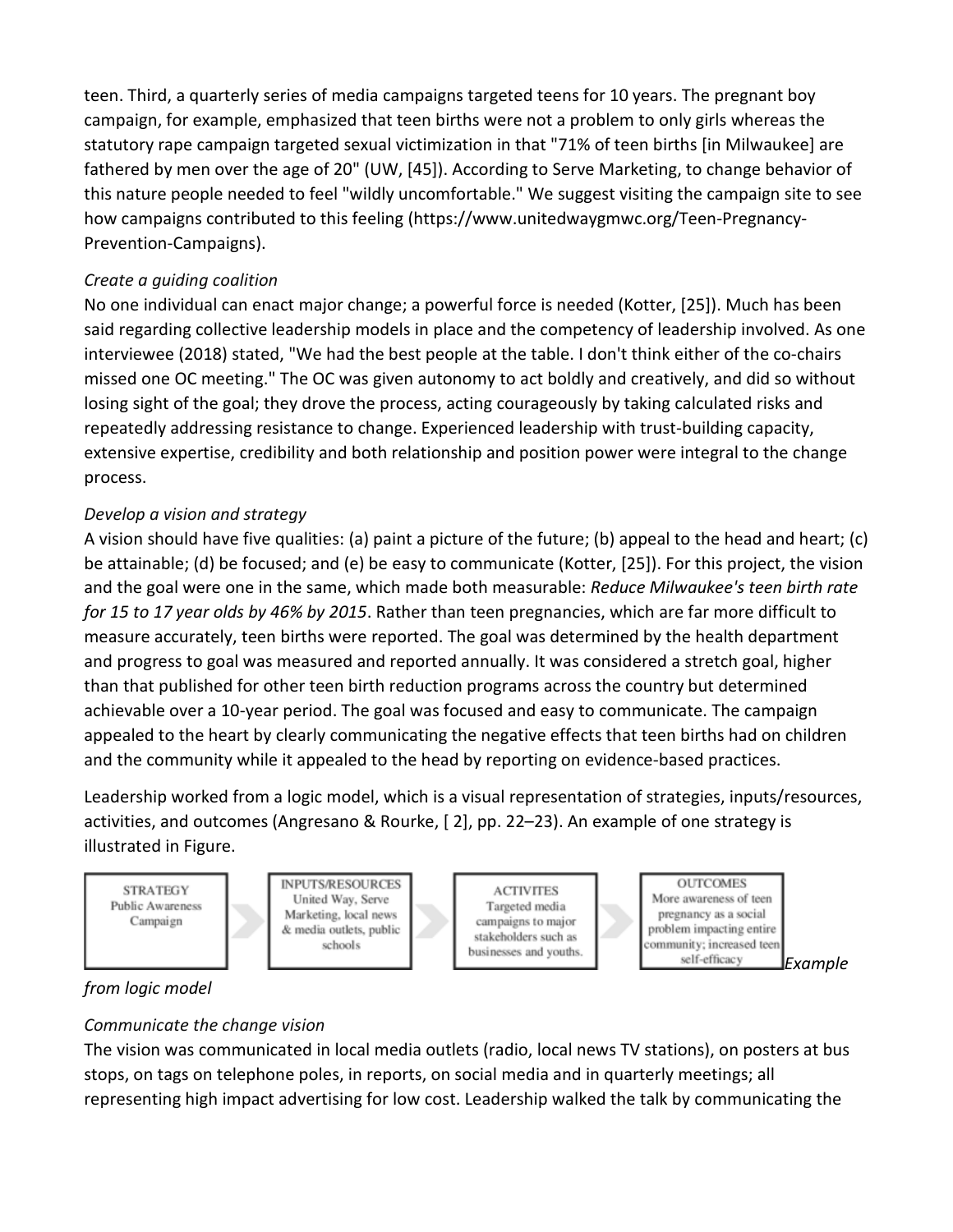vision through actions. They made it clear during interviews and meetings that activities of the initiative were data-driven and had been effective in similar initiatives across the United States.

Resistance was inevitable and some community meetings were challenging. However, leadership continued to address tough questions. As one interviewee (2019) put it, "Maybe you don't think it is okay for teens to access contraception, but I think you do care that adult men are preying on young girls. I think we can come together around that." The OC resisted certain media campaigns. However, as one interviewee (2019) stated, "The UW stood up to the group saying, 'we considered it, we researched it, we understand your issue, but we are still going to move ahead with it.'" The most successful strategy in fighting resistance was respectfully relating actions to outcome.

#### *Empower broad‐based action*

Kotter ([25], p. 105) makes the statement, "I think the idea of helping more people to become more powerful is important." One of the advantages this initiative had is its pre-existing broad base of support from nearly 60 non-profit agencies. Second, the initiative had the same three people in the triad positions for 11 years, which led to continuity and consistency in leadership. Third, businesses and individuals financially supported the initiative. Serve Marketing donated more than two million dollars to its teen media campaign and the Milwaukee Journal Sentinel donated thousands of dollars to the public media campaign. Fourth, the mayor's office publicly supported the project. Fifth, MPS developed a comprehensive growth and development curriculum that continues to function today despite the state supporting an "abstinence only" curriculum.

#### *Generating short‐term wins*

Progress was communicated in several ways. First, the large social network provided a natural path to publicize short term wins. Second, media campaigns kept the public informed of wins. Third, OC meetings were used to celebrate short term wins. As one interviewee stated, "From an internal standpoint, when you do good work such as this, it keeps the group energized."

#### *Consolidate change and produce more gains*

Most of us have not yet learned how to introduce major change into systems, which is extremely timeconsuming and difficult (Kotter, [25], p. 142). The extent of these changes, even when consolidated, requires time and resources. One of the project strengths is that leadership realized this would be the case and planned accordingly from onset.

#### *Anchor new approaches in the culture*

Changes in norms realized at the conclusion of major change are often influenced by results achieved (Kotter, [25]). It takes several years to determine whether changes will take root. This initiative formally ended with a "thank you" public media campaign. Although too early to determine whether progress will continue, a bold goal of reducing teen births another 50% by 2023 has been set (interview data, 2019).

## **DISCUSSION**

The purpose of this case study was to explain how collective leadership within a social network successfully engaged Kotter's model to resolve a wicked problem. We rely on Yin's ([46]) case methodology to conduct the study. From our work, we identify several replicable factors that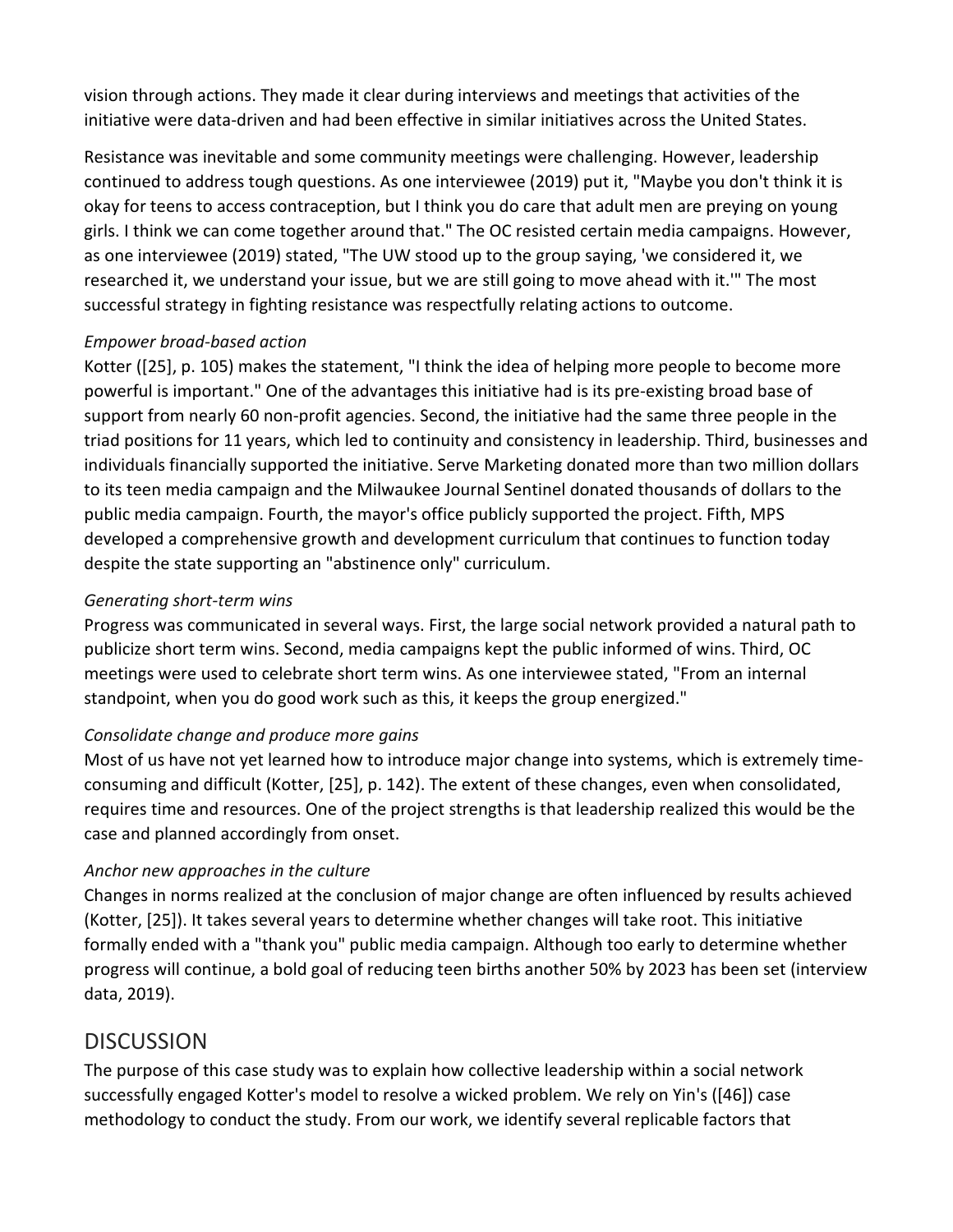attributed to its success. These include (a) realistic timeframe; (b) evidence-based strategies; (c) cultural sensitivity; (d) persistent media campaigns; (e) measurable goals; (f) financial resources; (g) proven change strategies; and (h) honed leadership practice.

## Lessons learned

As Kotter ([25]) makes evident, when multiple interdependencies exist, major change requires a strong leadership coalition. The coalition described gave the project the broad-based bandwidth needed to succeed in a community of 600,000. To replicate similar change, size of community, magnitude of problem, number of agencies engaged in resolution and financial resources are important considerations.

Second, leadership was united in respectfully quelling resistance promptly by reminding resistors of the shared outcome, creating a strong sense of unity. Third, leadership took the time to know major stakeholders in order to engage them in ways they felt most compelled to provide support. Again, this encouraged unity among stakeholders.

Fourth, the focus on unconventional campaigns to prevent teen births was evident. Finally, nonprofit agencies focused on supporting moms and infants continued to be funded. This is important as moms and infants need that support and the agencies providing it need to remain engaged in the initiative.

## Future research and limitations

Several unanswered questions remain. For example, although teen births have significantly decreased over the past 12 years, high school graduation rates have not increased, seemingly counterintuitive based upon previous research. Second, sexually transmitted diseases are on the rise. Third, violent crime rates remain high. The complexity of these interrelated problems offers further opportunities for study.

A study limitation includes inability to replicate certain actions as every community is unique. Recall the interviewee who said, "It's not like you can take what we did and place it elsewhere because every community is different" (interview data, 2019). Moreover, the analytic ability of contrast and comparison in a single case study is absent.

## **CONCLUSION**

The magnitude of social problems impacts all of us making them worthy of our attention. Yet collaborative work unites us in ways that privilege us to grow while serving the greater good. Our hope is that the work of those involved in this 10 year initiative shared within this study is of value to those who engage in resolving similar challenges for the greater good.

## [REFERENCES](https://0-web-b-ebscohost-com.libus.csd.mu.edu/ehost/detail/detail?vid=3&sid=53c12b1e-aa41-4562-928d-b9d81f40411e%40sessionmgr101&bdata=JnNpdGU9ZWhvc3QtbGl2ZQ%3d%3d#toc)

American Pregnancy Association. (2017). *Teenage pregnancy*. Retrieved from https://americanpregnancy.org/unplanned-pregnancy/teenage-pregnancy/ Angresano, N., & Rourke, B. (2011). *United way of greater Milwaukee 2006–2011: A 5‐year progress report on ending Milwaukee's teen pregnancy crisis*. Milwaukee, WI : United Way of Greater Milwaukee.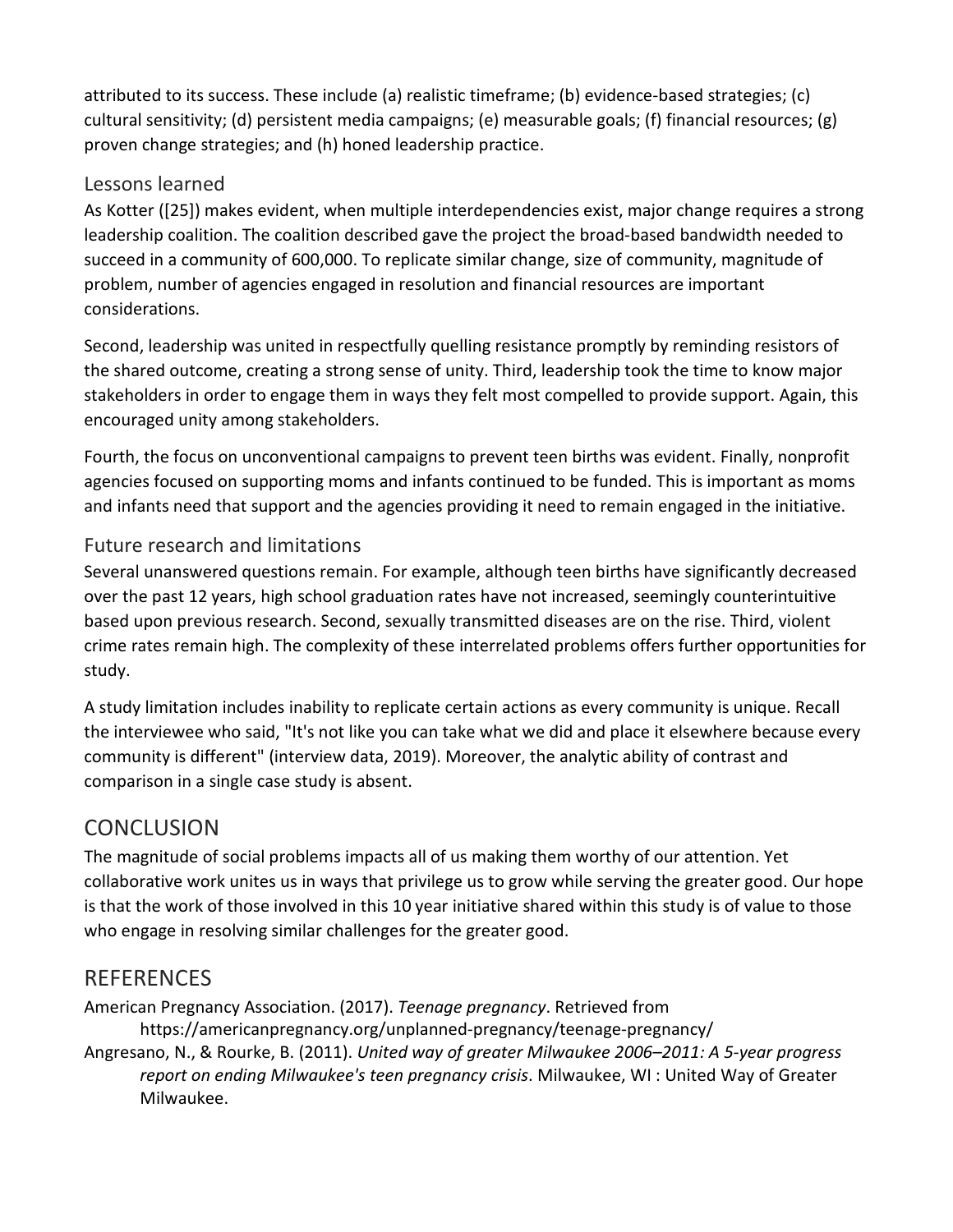- Bono, J. E., Shen, W., & Snyder, M. (2010). Fostering integrative community leadership. *The Leadership Quarterly*, 21 (2), 324 – 335.
- Brinkerhoff, M., Murrieta, A., & O'Neil, C. (2015). Collective leadership: Activating the gifts of your team. *Leadership Exchange*. Retrieved from

Chamness, D., & Tillett-Zinzow, M. (2006). *If truth be told. Milwaukee*, WI : Chamness Consulting.

- Collinson, M. (2017). Leading questions: What's new about leadership-as-practice? *Leadership*, 1 8. https://0-doi-org.libus.csd.mu.edu/10.1177/1742415017726879
- Crosby, B. C., & Bryson, J. M. (2010). Integrative leadership and the creation and maintenance of crosssector collaborations. *The Leadership Quarterly*, 21, 211 – 230.
- Denis, J. L., Langley, A., & Sergi, V. (2012). Leadership in the plural. *The Academy of Management Annals*, 6 (1), 211 – 283.
- Department of Health and Human Services. (2019). *Logic model*. Retrieved from https://www.acf.hhs.gov/sites/default/files/fysb/prep-logic-model-ts.pdf
- Edwards, G. (2011). Concepts of community: A framework for contextualizing distributed leadership. *International Journal of Management Reviews*, 13, 301 – 312.
- Fernandez, S., Cho, Y. J., & Perry, J. L. (2010). Exploring the link between integrated leadership and public sector performance. *The Leadership Quarterly*, 21 (2), 308 – 323.
- Fletcher, J. K. (2004). The paradox of postheroic leadership: An essay on gender, power, and transformational change. *Leadership Quarterly*, 15 (5), 647 – 661.
- Fox, A. (2017, February 2). *The FBI's 10 most dangerous cities by region*. EFFICIENTGOV. Retrieved from https://efficientgov.com/blog/2017/02/02/fbi-10-dangerous-cities/
- Gabriele, K. R. (2013). Lessons from a buried past: Settlement women and democratically anchored governance networks. *Administration & Society*, 47 (4), 393 – 415.
- Gibson, M. (2011, August 9). *The 25 most influential business management books*. Time. Retrieved from http://content.time.com/time/specials/packages/article/0,28804,2086680%5f2086683%5 f2086684,00.html
- Glauber, B., & Poston, B. (2012, September 19). Milwaukee's poverty rate stands at 29.4%. *Milwaukee Journal Sentinel.* Retrieved from http://0-

archive.jsonline.com.libus.csd.mu.edu/news/milwaukee/city-poverty-rate-stands-at-294- 0o6u31a-170447236.html/

- Grint, K. (2005). Problems, problems, problems: The social construction of "leadership". *Human Relations*, 58 (11), 1467 – 1494.
- Grint, K. (2010). Wicked problems and clumsy solutions: The role of "leadership". In S. Brookes & K. Grint (Eds.), *The new leadership challenge* (pp. 169 – 186). Basingstoke, Hampshire, England : Palgrave Macmillan.
- Grint, K. (2011). A history of leadership. In A. Bryman, D. Collinson, K. Grint, B. Jackson, & M. The (Eds.), *Sage handbook of leadership* (pp. 3 – 37). Los Angeles, CA : Sage.
- Guttmacher Institute. (2015, January 23). *Teen pregnancy rates declined in many countries between the mid‐1990s and 2011: United States lags behind many other developed nations*. Retrieved from https://www.guttmacher.org/news-release/2015/teen-pregnancy-rates-declined-manycountries-between-mid-1990s-and-2011

Herzog, K. (2013, October 23). Milwaukee teen birthrate drops 50% in 7 years after city efforts. *Milwaukee Journal Sentinel*. Retrieved from http://0 archive.jsonline.com.libus.csd.mu.edu/news/milwaukee/milwaukee-teen-pregnancy-ratedrops-50-in-7-years-after-city-efforts-b99126584z1-228951391.html

Index Mundi. (2017). *Educational attainment*. Retrieved from https://www.indexmundi.com/facts/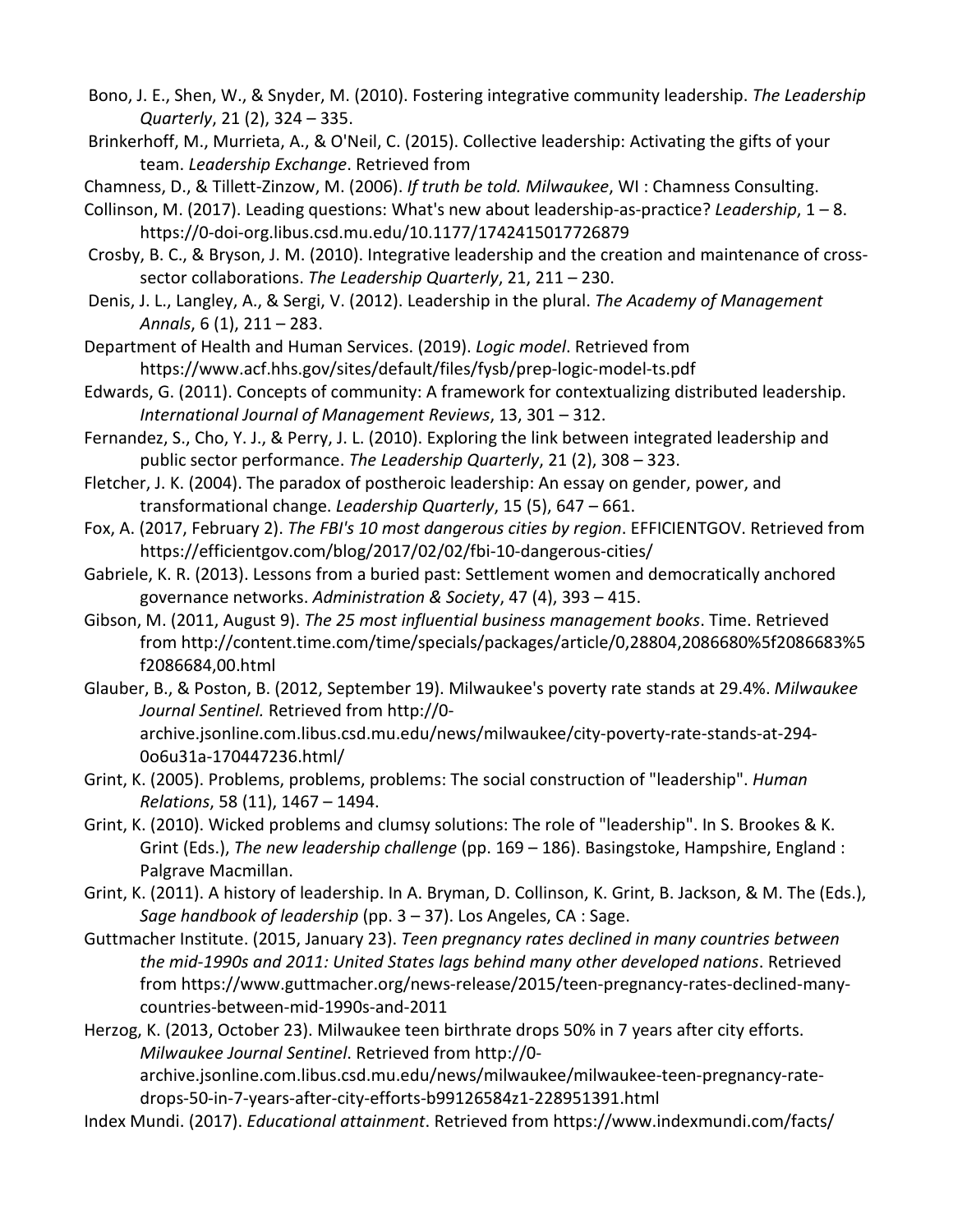- Kania, J., & Kramer, M. (2011). Collective impact. *Stanford Social Innovation Review*. Retrieved from https://ssir.org/articles/entry/collective\_impact
- Kolko, J. (2012). *Wicked problems: Problems worth solving: A handbook & a call to action*. Austin, TX : Austin Center for Design.
- Kotter, J. P. (2012). *Leading chang e*. Boston, MA : Harvard Business Review Press.
- Lynch, M. (2016, June 11). Social constructivism and leadership. *The Edvocate*. Retrieved from https://www.theedadvocate.org/social-constructivism-and-leadership/
- Lynn, J., Gase, L., Roos, J., Oppenheimer, S., & Dane, A. (2018). *When collective impact has an impact: A cross‐site study of 25 collective impact initiatives*. Retrieved from https://www.strivetogether.org/wp-content/uploads/2018/05/CI-Study-Report%5fMay-2018.pdf
- Meadows, D. (2008). *Thinking in systems*. White River Junction, VT : Chelsea Green Publishing.
- Meyer, S., Gibson, B., & Ward, P. (2015). Niklas Luhmann: Social systems theory and the translation of public health research. In F. Collyer (Ed.), *The Palgrave handbook of social theory in health, illness and medicine* (pp. 340 – 351). London, England : Palgrave MacMillan.
- Milwaukee Public Schools. (2019). *Milwaukee public schools human growth and development curriculum*. Retrieved from http://mps.milwaukee.k12.wi.us/en/Programs/Health-Wellness/Health-Education/Human-Growth-Development-Curriculum.htm
- Mulholland, B. (2017). *8 critical change management models to evolve and survive*. Process.st. Retrieved from https://www.process.st/change-management-models/
- Norlin, J. M., Chess, W. A., Dale, O., & Smith, R. (2003). *Human behavior and social environment: Social systems theory*. Boston, MA : Pearson Education Inc.
- O'Neill, C., & Brinkerhoff, M. (2018). *Five elements of collective leadership, Nonprofit Quarterly*. Retrieved from https://nonprofitquarterly.org/2018/02/01/five-elements-collective-leadership/
- Ospina, S., & Foldy, E. G. (2010). Building bridges from the margins: The work of leadership in social change organizations. *The Leadership Quarterly*, 21 (2), 292 – 307.
- Rittel, H. W. J., & Webber, M. M. (1973). Dilemmas in general theory of planning. *Policy Sciences*, 4 (2),  $155 - 169.$
- Sauter, M. B., Comen, E., & Stebbins, S. (2017, July 21). *16 most segregated cities in America. 24/7 Wall* St. Retrieved from https://247wallst.com/special-report/2017/07/21/16-most-segregatedcities-in-america/3/
- Sedgh, G., Finer, L. B., Bankole, A., Eilers, M. A., & Singh, S. (2015). Adolescent pregnancy, birth, and abortion rates across countries: Levels and recent trends. *Journal of Adolescent Health*, 56 (2),  $223 - 230.$
- Stroh, D. P. (2015). *Systems thinking for social change*. White River Junction, VT : Chelsea Green Publishing.
- Sveiby, K. E. (2011). Collective leadership with power symmetry: Lessons from Aboriginal prehistory. *Leadership*, 7 (4), 385 – 414.
- The Anne E. Casey Foundation. (2019). *Kids count data center*. Retrieved from https://datacenter.kidscount.org/data/tables/8125-teen-births-by-agegroup?loc=1&loct=1#detailed/1/any/false/868,867,133,38,35,18,1/6/15589,15590
- U.S. Census Bureau. (2017, December 14). *High school completion rate is highest in U.S. history*. Retrieved from https://www.census.gov/newsroom/press-releases/2017/educationalattainment-2017.html